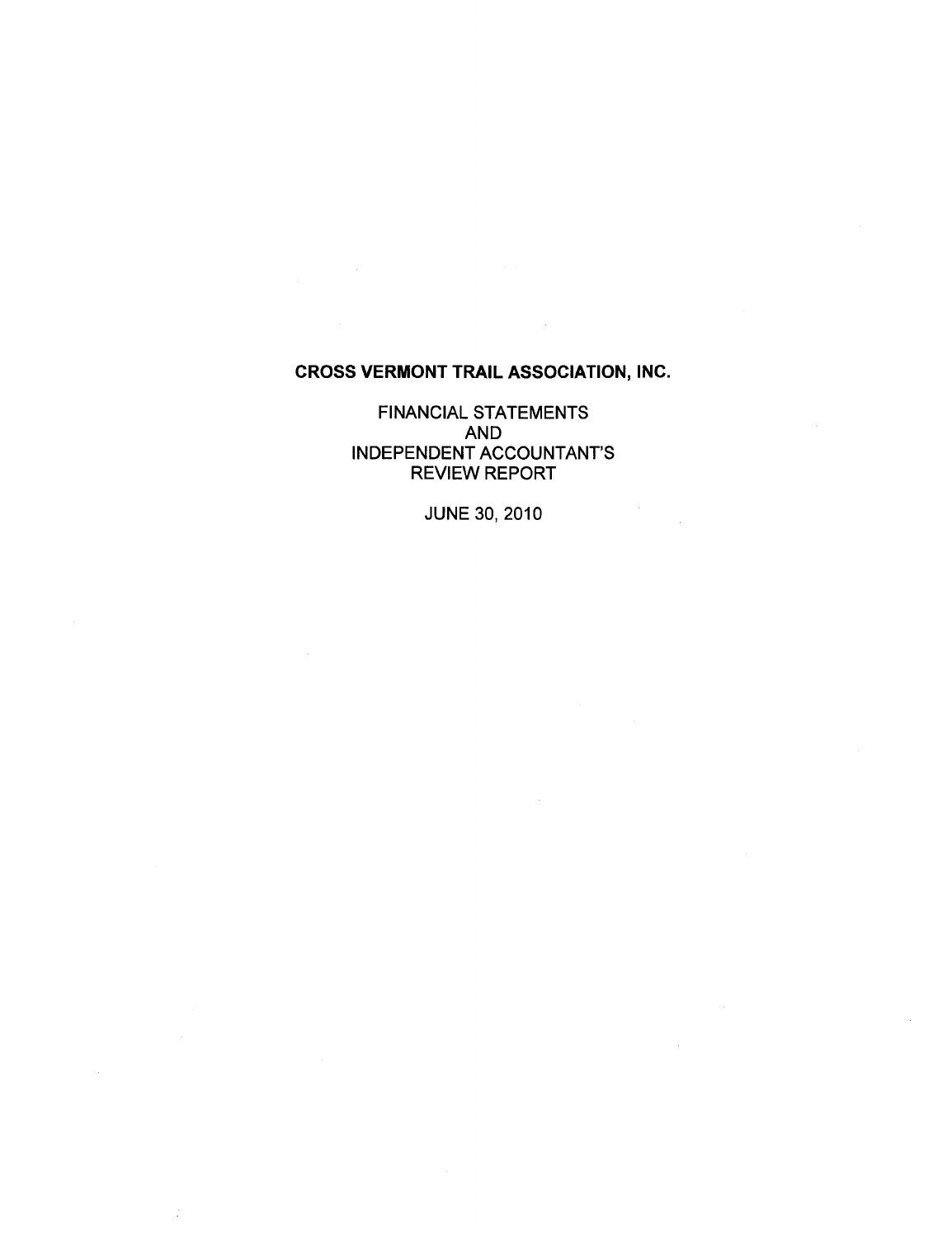# **CROSS VERMONT TRAIL ASSOCIATION, INC.**

# **JUNE 30, 2010**

# **TABLE OF CONTENTS**

# **Page(s)**

| Basic Financial Statements: |  |
|-----------------------------|--|
|                             |  |
|                             |  |
|                             |  |
|                             |  |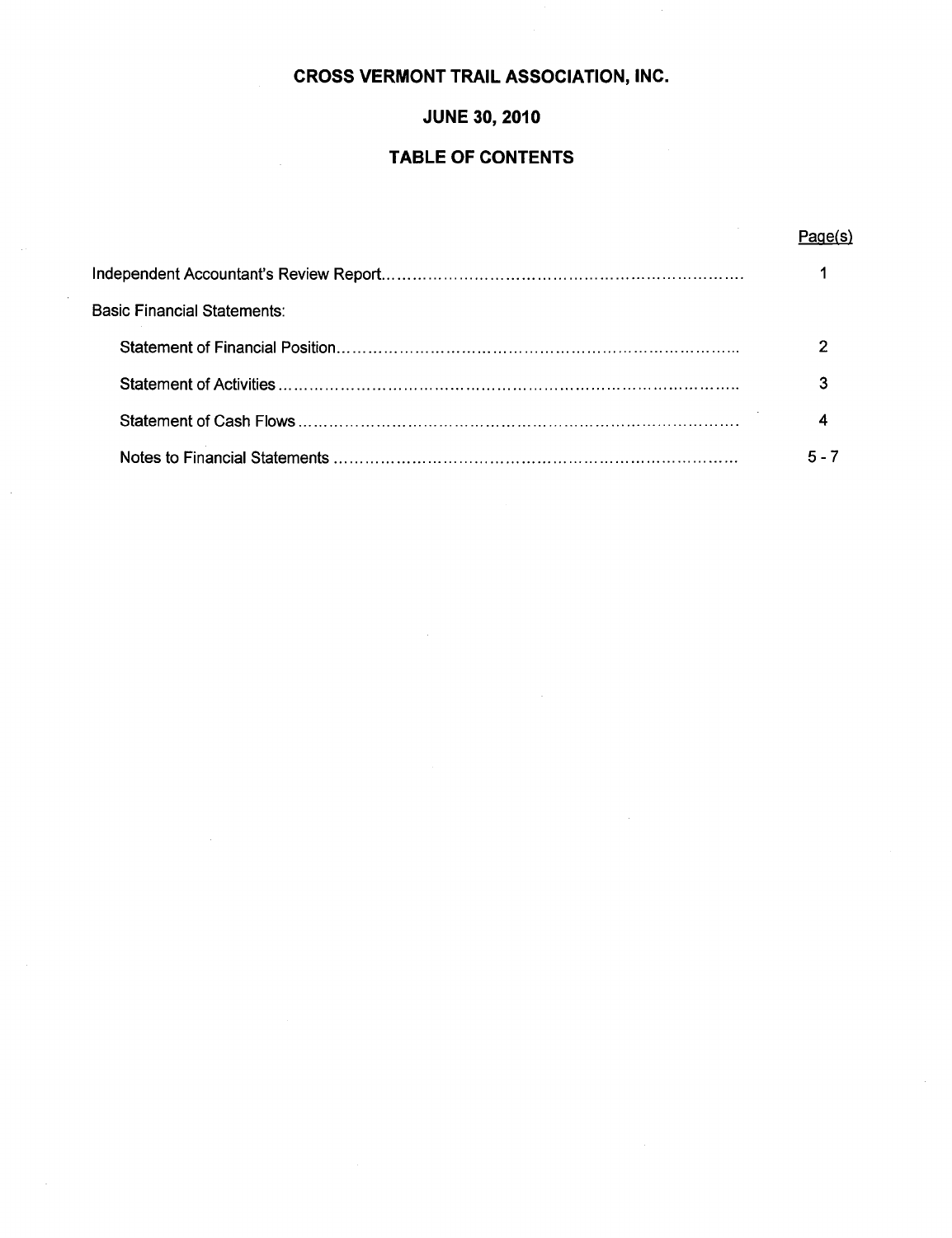# Pace & Hawley, LLC

Certified Public Accountants \_\_\_\_\_\_\_\_\_\_\_\_\_\_\_\_\_\_\_\_\_\_ \_

### INDEPENDENT ACCOUNTANT'S REVIEW REPORT

To the Board of Directors of Cross Vermont Trail Association, Inc

We have reviewed the accompanying statement of financial position of Cross Vermont Trail Association, Inc. (a nonprofit organization) as of June 30, 2010, and the related statements of activities and cash flows for the year then ended. A review includes primarily applying analytical procedures to management's financial data and making inquiries of Organization management. A review is substantially less in scope than an audit, the objective of which is the expression of an opinion regarding the financial statements as a whole. Accordingly, we do not express such an opinion.

Management is responsible for the preparation and fair presentation of the financial statements in accordance with accounting principles generally accepted in the United States of America and for designing, implementing and maintaining internal control relevant to the preparation and fair presentation of the financial statements.

Our responsibility is to conduct the review in accordance with Statements on Standards for Accounting and Review Services issued by the American Institute of Certified Public Accountants. Those standards require us to perform procedures to obtain limited assurance that there are no material modifications that should be made to the financial statements. We believe that the results of our procedures provide a reasonable basis for our report.

Based on our review, we are not aware of any material modifications that should be made to the accompanying financial statements in order for them to be in conformity with accounting principles generally accepted in the United States of America.

PACE & HANNEY, LLC

Montpelier, VT May 11, 2011

Robert Pace, CPA, - Nathan Hawley, CPA P.O. Box 603, Montpelier, Vermont 05601 TEL (802) 461-2587 - FAX (802) 476-5791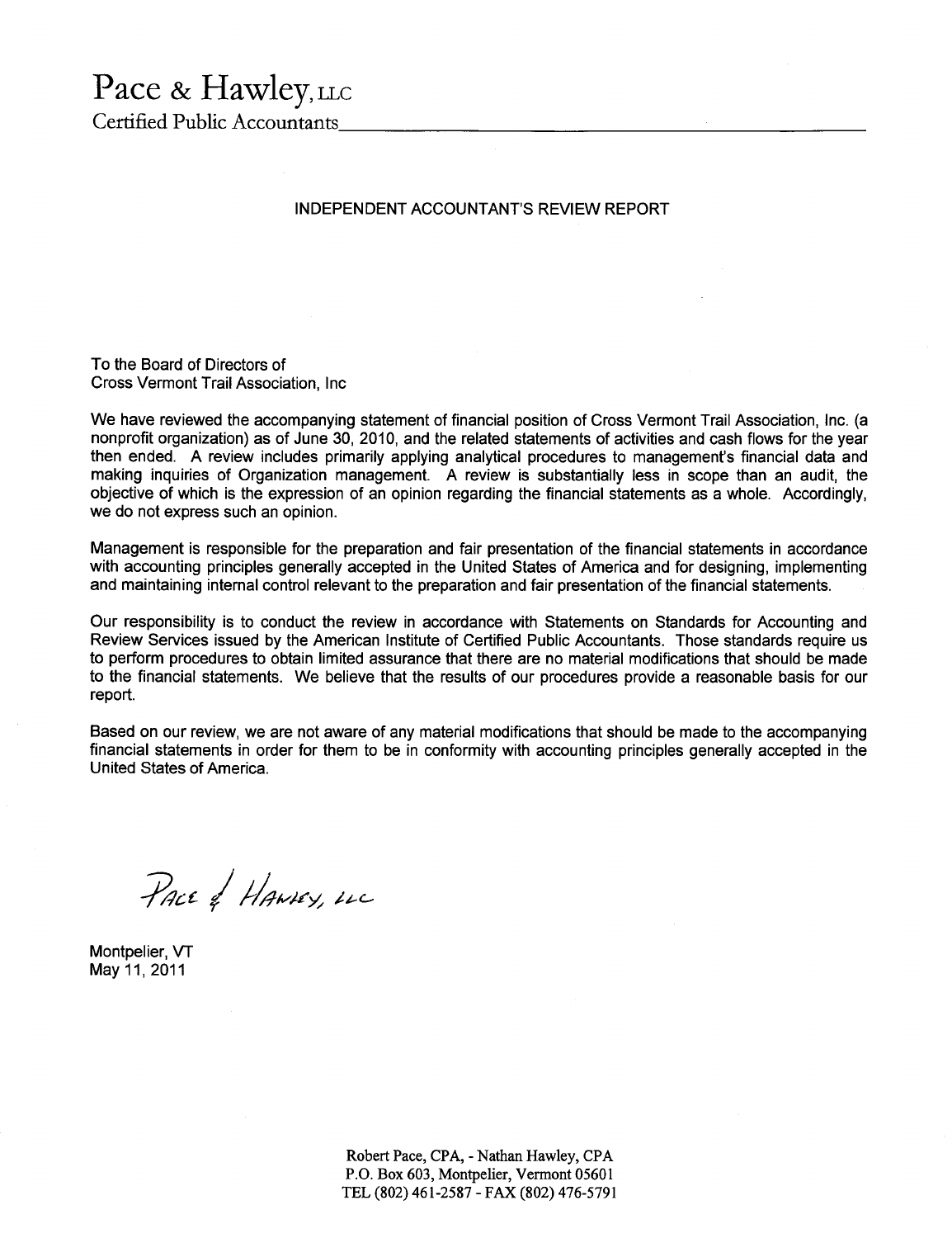# **CROSS VERMONT TRAIL ASSOCIATION, INC. Statement of Financial Position June 30, 2010**

| <b>Assets</b>                                                    |               |
|------------------------------------------------------------------|---------------|
| Current assets:                                                  |               |
| Cash                                                             | \$<br>13,182  |
| Contributions receivable                                         | 25,000        |
| Grants receivable                                                | 21,716        |
| Prepaid expenses                                                 | 1,770         |
| <b>Total current assets</b>                                      | 61,668        |
| Capital assets:                                                  |               |
| Land                                                             | 130,000       |
| Equipment                                                        | 795           |
| Less: accumulated deprecation                                    | (620)         |
| <b>Total capital assets</b>                                      | 130,175       |
| <b>Total assets</b>                                              | \$<br>191,843 |
| <b>Liabilities and net assets</b><br><b>Current liabilities:</b> |               |
| Accounts payable                                                 | \$<br>22,014  |
| Line of credit                                                   | 7,620         |
| <b>Total current liabilities</b>                                 | 29,634        |
| <b>Total liabilities</b>                                         | 29,634        |
| Net assets:                                                      |               |
| Permanently resricted                                            | 7,835         |
| Temporarily resricted                                            | 25,354        |
| Unrestricted                                                     | 129,020       |
| Total net assets                                                 | 162,209       |
| Total liabilities and net assets                                 | \$<br>191,843 |

See accompanying notes and accountant's report.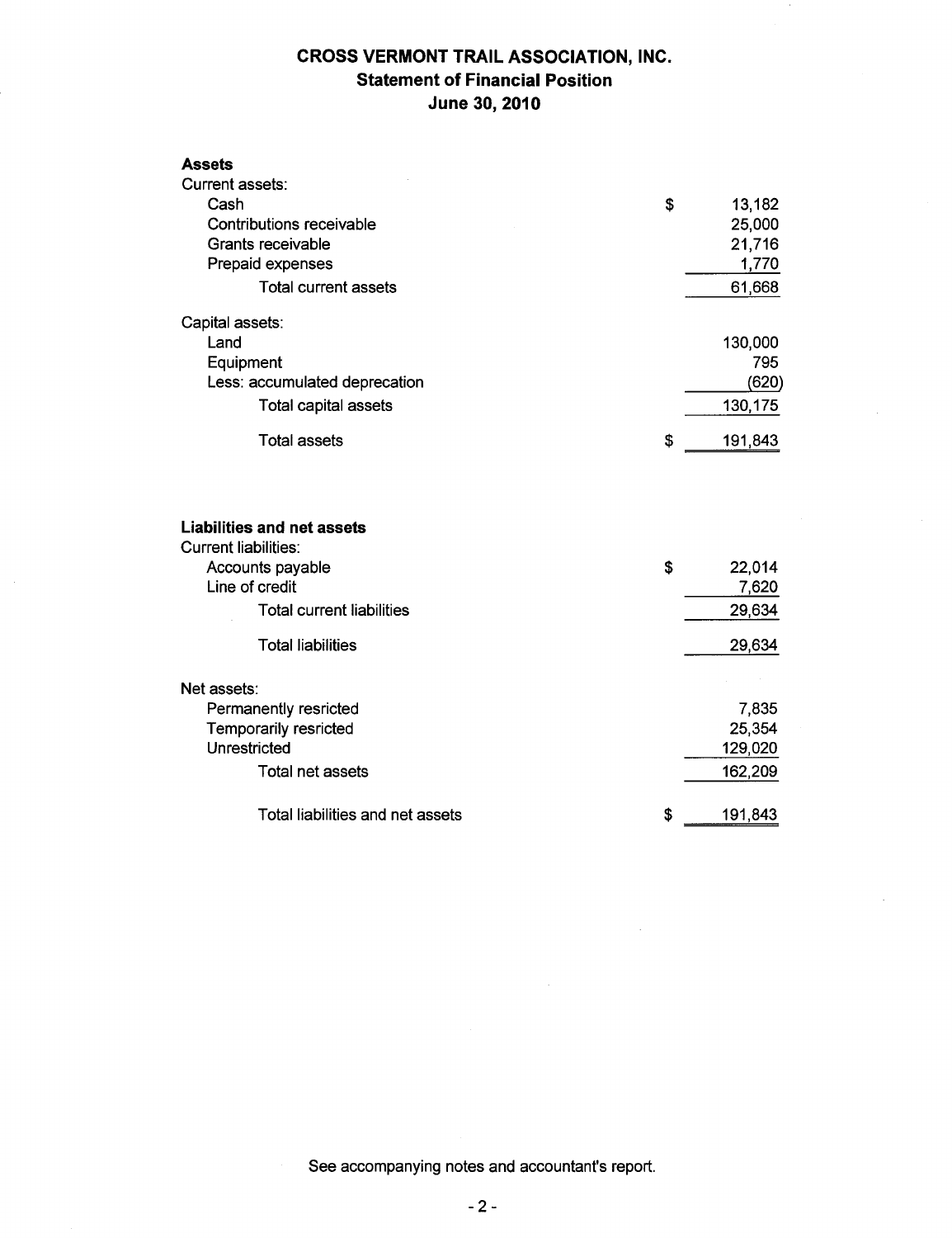# **CROSS VERMONT TRAIL ASSOCIATION, INC. Statement of Activities For the Year Ended June 30, 2010**

|                                  | Unrestricted  | Temporarily<br>Restricted | Permanently<br>Restricted | Total         |
|----------------------------------|---------------|---------------------------|---------------------------|---------------|
| <b>Revenues:</b>                 |               |                           |                           |               |
| Grants                           | \$<br>84,298  | \$                        | \$                        | \$<br>84,298  |
| Contributions                    | 7,123         | 25,000                    |                           | 32,123        |
| Investment income                | 47            | 128                       |                           | 175           |
| <b>Total revenues</b>            | 91,468        | 25,128                    |                           | 116,596       |
| <b>Expenses:</b>                 |               |                           |                           |               |
| Trail construction & maintenance | 61,122        |                           |                           | 61,122        |
| Fundraising                      | 6,589         |                           |                           | 6,589         |
| Administration                   | 13,363        |                           |                           | 13,363        |
| <b>Total expenses</b>            | 81,074        |                           |                           | 81,074        |
| Change in net assets             | 10,394        | 25,128                    |                           | 35,522        |
| Net assets, beginning of year    | 118,626       | 226                       | 7,835                     | 126,687       |
| Net assets, end of year          | \$<br>129,020 | \$<br>25,354              | \$<br>7,835               | \$<br>162,209 |

See accompanying notes and accountant's report.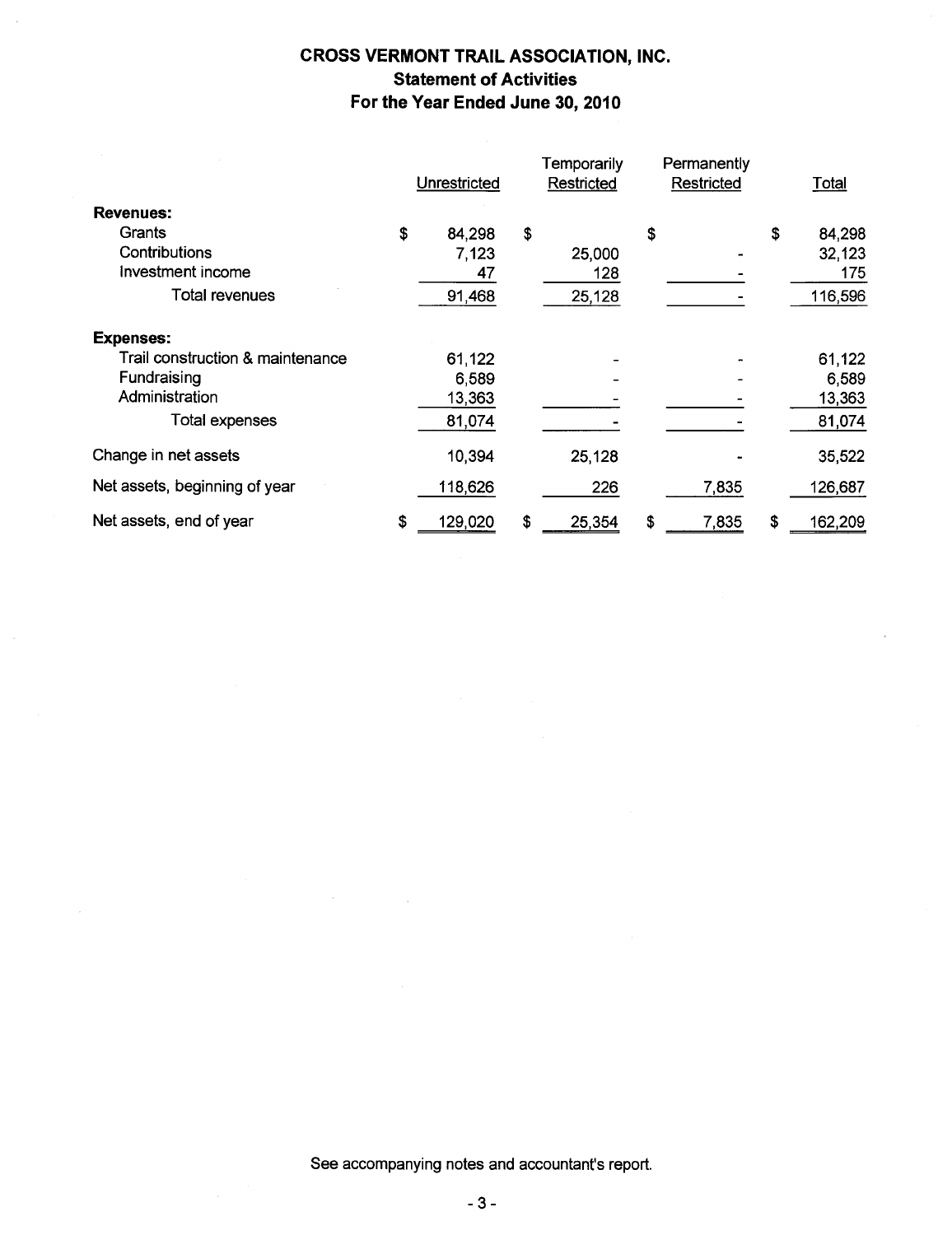# **CROSS VERMONT TRAIL ASSOCIATION, INC. Statement of Cash Flows For the Year Ended June 30, 2010**

| <b>Cash flows from operating activities</b>        |   |           |
|----------------------------------------------------|---|-----------|
| Change in net assets                               | Ŝ | 35,522    |
| Adjustments to reconcile change in net assets to   |   |           |
| net cash provided by operating activitities:       |   |           |
| Depreciation                                       |   | 134       |
| Investment income                                  |   | (175)     |
| (Increase) decrease in accounts receivable         |   | (46, 145) |
| (Increase) decrease in prepaid expenses            |   | (166)     |
| Increase (decrease) in accounts payable            |   | 10,909    |
| Increase (decrease) in deferred revenue            |   | (9,200)   |
| Net cash provided (used) by operating activitities |   | (9, 121)  |
| Cash flows from investing activities               |   |           |
| Interest received                                  |   | 175       |
| Net cash provided by investing activities          |   | 175       |
| <b>Cash flows from financing activities</b>        |   |           |
| Proceeds from line of credit                       |   | 7,620     |
| Net cash provided by financing activities          |   | 7,620     |
| Net increase (decrease) in cash                    |   | (1, 326)  |
| Cash, beginning of year                            |   | 14,508    |
| Cash, end of year                                  | S | 13,182    |

 $\sim$ 

See accompanying notes and accountant's report.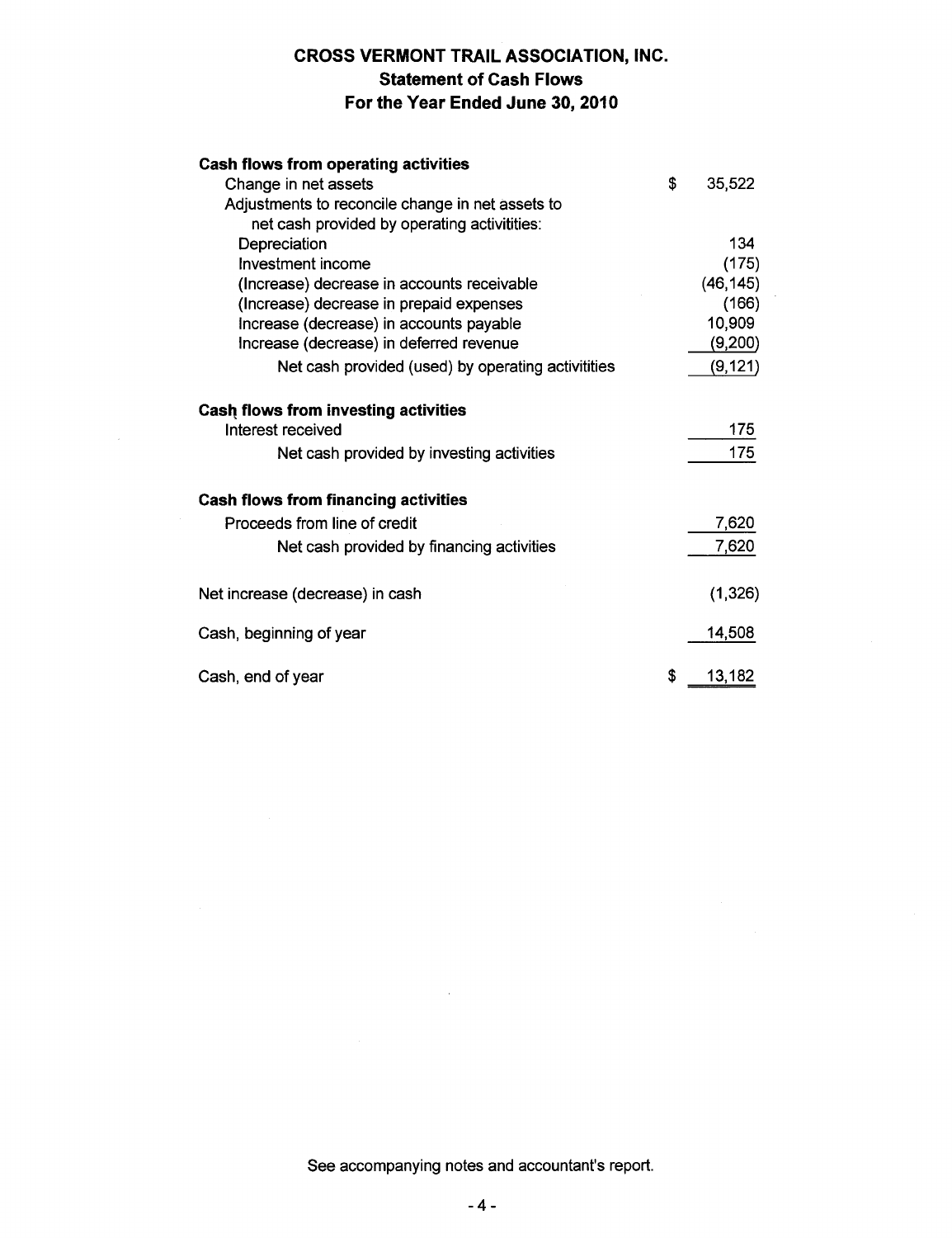# **CROSS VERMONT TRAIL ASSOCIATION, INC. NOTES TO FINANCIAL STATEMENTS JUNE 30, 2010**

### **1. Summary of significant accounting policies:**

Cross Vermont Trail Association, Inc (the Organization) is a non-profit organization established to assist municipalities, recreation groups, and landowners in the creation and management of a four-season, multiuse trail across the state of Vermont for public recreation, alternative transportation, and awareness of our natural and cultural heritage. The Organization is governed by a Board of Directors with administrative offices located in Montpelier, Vermont. The Organization is supported primarily through grants and contributions.

- A. Reporting entity The Organization is classified as a non-profit organization as described in Section 501 (c)(3) of the Internal Revenue Code and is exempt from federal and state income taxes.
- B. Financial statement presentation The Organization presents its financial statements in accordance with accounting principles generally accepted in the United States ("GAAP"). The Financial Accounting Standard Board's Accounting Standards Codification (the "Codification" or "ASC") became effective for interim and annual periods ending after September 15, 2009. The codification is the single source of authoritative accounting principles applied by non-governmental entities in the preparation of financial statements in conformity with GAAP. The codification does not change current GAAP, but is intended to simplify user access to GAAP by providing all the authoritative literature related to a particular topic in one place. As of the effective date, all existing accounting standard documents were superseded. Accordingly, this report references the Codification as the sole source of authoritative literature.

The financial statements follow the recommendations of the Financial Accounting Standards Board in its Accounting Standards Codification (ASC) No 958, Not-for-Profit Entities, section 205, Presentation of Financial Statements of Not-for-Profit Organizations. Under section 205, the Organization is required to report information regarding its financial position and activities according to three classes of net assets: unrestricted, temporarily restricted, and permanently restricted.

- C. Basis of accounting -The financial statements of the Organization have been prepared on the accrual basis of accounting and accordingly reflect all significant receivables, payables, and other liabilities.
- D. Use of estimates The preparation of financial statements requires management to make estimates and assumptions that affect certain reported amounts and disclosures. Accordingly, actual results could differ from those estimates.
- E. Cash and cash equivalents Cash and cash equivalents include demand deposits, money market funds and highly liquid investments which are readily convertible into cash within ninety days of purchase.
- F. Property and equipment Property and equipment in excess of \$100 are capitalized at cost when purchased or estimated fair market value, if received by donation or acquired under a capital lease agreement. Donations of property and equipment are recorded as unrestricted support unless the donor has restricted the donated asset to a specific purpose. Depreciation and amortization are computed using the straight-line method over the assets estimated useful lives as follows:

#### Equipment and machinery **Years**  $3 - 5$

G. Grant revenue and deferred revenue - The Organization records grant revenue as deferred revenue until it is expended for the purpose of the grant, at which time it is recognized as revenue. The balance in deferred revenue represents amounts received under cost reimbursement contracts that will be expended in the next fiscal year in accordance with the grant. As of June 30; 2010, the Organization had no deferred revenue.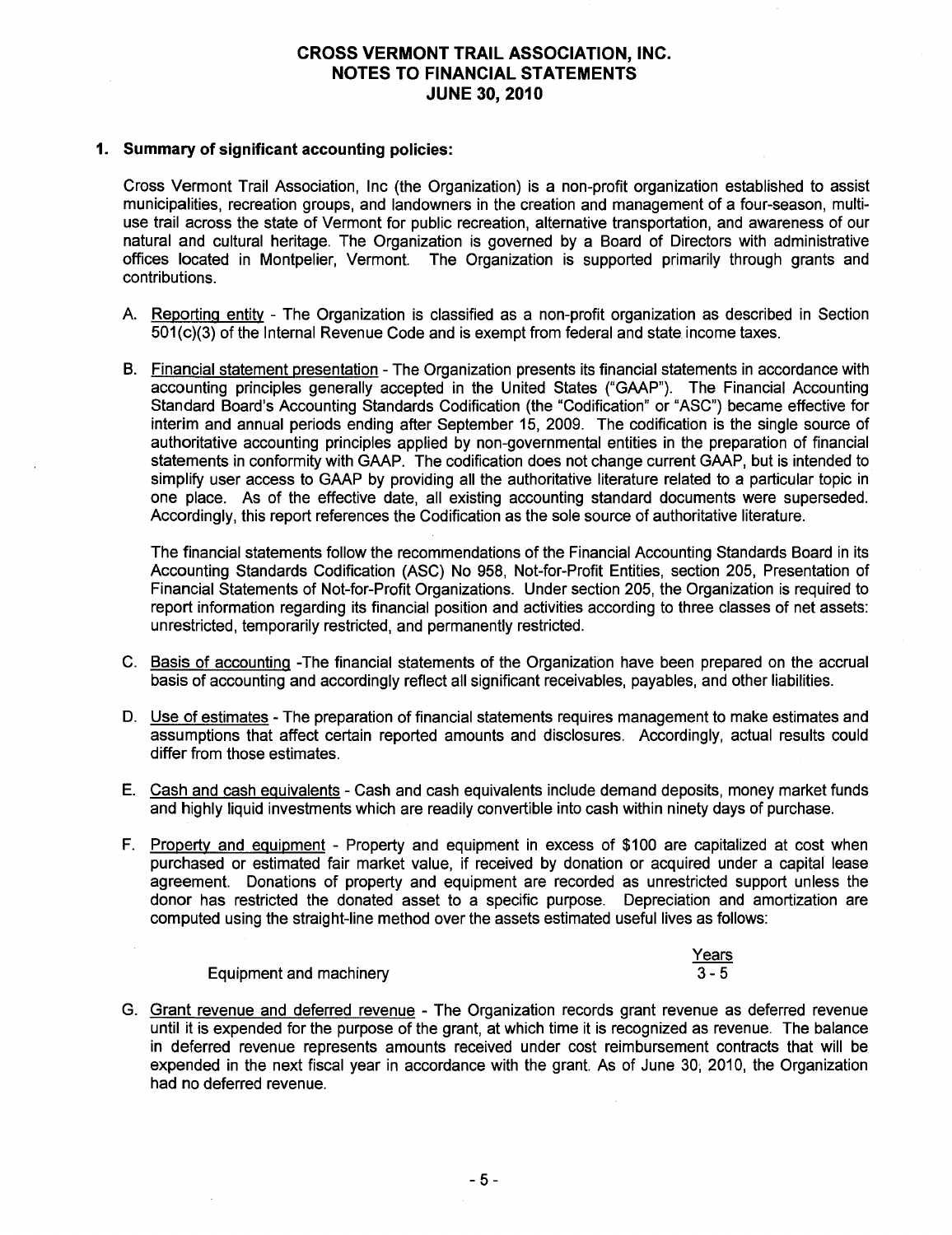# **CROSS VERMONT TRAIL ASSOCIATION, INC. NOTES TO FINANCIAL STATEMENTS JUNE 30, 2010**

### **1. Summary of significant accounting policies (continued):**

- H. Contributions Contributions received are recorded as unrestricted, temporarily restricted, or permanently restricted depending on the existence and nature of any donor restrictions. Contributions of cash and other assets are reported as temporarily restricted if they are received with donor stipulations that limit the use of the donated assets. Permanently restricted net assets represent contributions from donor imposed stipulations that neither expire by the passage of time nor can be fulfilled or otherwise removed by the actions of the organization. Contributions received with donorimposed restrictions that are met in the same year in which the contributions are received are classified as unrestricted contributions.
- I. Income taxes The Organization is exempt from federal income taxes under Section 501(c) (3) of the Internal Revenue Code and did not conduct unrelated business activities. Accordingly, the Organization has made no provision for federal income taxes in the accompanying financial statements.
- J. Advertising The Organization's policy is to expense advertising costs as incurred. The Organization has recorded \$97 in advertising expense for the year ended June 30, 2010.

### **2. Cash:**

The Organization maintains cash balances which may, at times throughout the year, exceed amounts covered by the Federal Deposit Insurance Corporation (FDIC). The bank balance of cash at June 30, 2010 was completely covered by the FDIC.

### **3. Property and equipment:**

Property and equipment activity for 2010 was as follows:

|                                           |    | <b>Balance</b><br>7/1/2009 |    | Increase       |    | Decrease |   | <b>Balance</b><br>6/30/2010 |
|-------------------------------------------|----|----------------------------|----|----------------|----|----------|---|-----------------------------|
| Capital assets, not depreciated:<br>Land  | \$ | 130,000                    | -S | $\blacksquare$ | \$ |          | S | 130,000                     |
| Capital assets, depreciated:<br>Equipment |    | 795                        |    |                |    |          |   | 795                         |
| Less: accumulated depreciation            |    | (486)                      |    | (134)          |    |          |   | (620)                       |
| Total capital assets depreciated, net     |    | 309                        |    | (134)          |    |          |   | 175                         |
| Capital assets, net                       | S  | 130.309                    | S  | (134)          | S  |          | S | 130.175                     |

# **4. Donated office space and payroll processing:**

The Organization's office space is currently donated by the Central Vermont Regional Planning Commission. Accordingly, for the year ended June 30, 2010, the Organization has recognized a contribution and rent expense of \$1 ,800. This amount represents an estimate of the fair market value of the donated office space. The Central Vermont Regional Planning Commission also provides payroll processing for the Organization free of charge. An estimated value of the payroll processing was not determinable. Accordingly, for the year ended June 30, 2010, the Organization has not recorded a contribution or expense that reflects this activity.